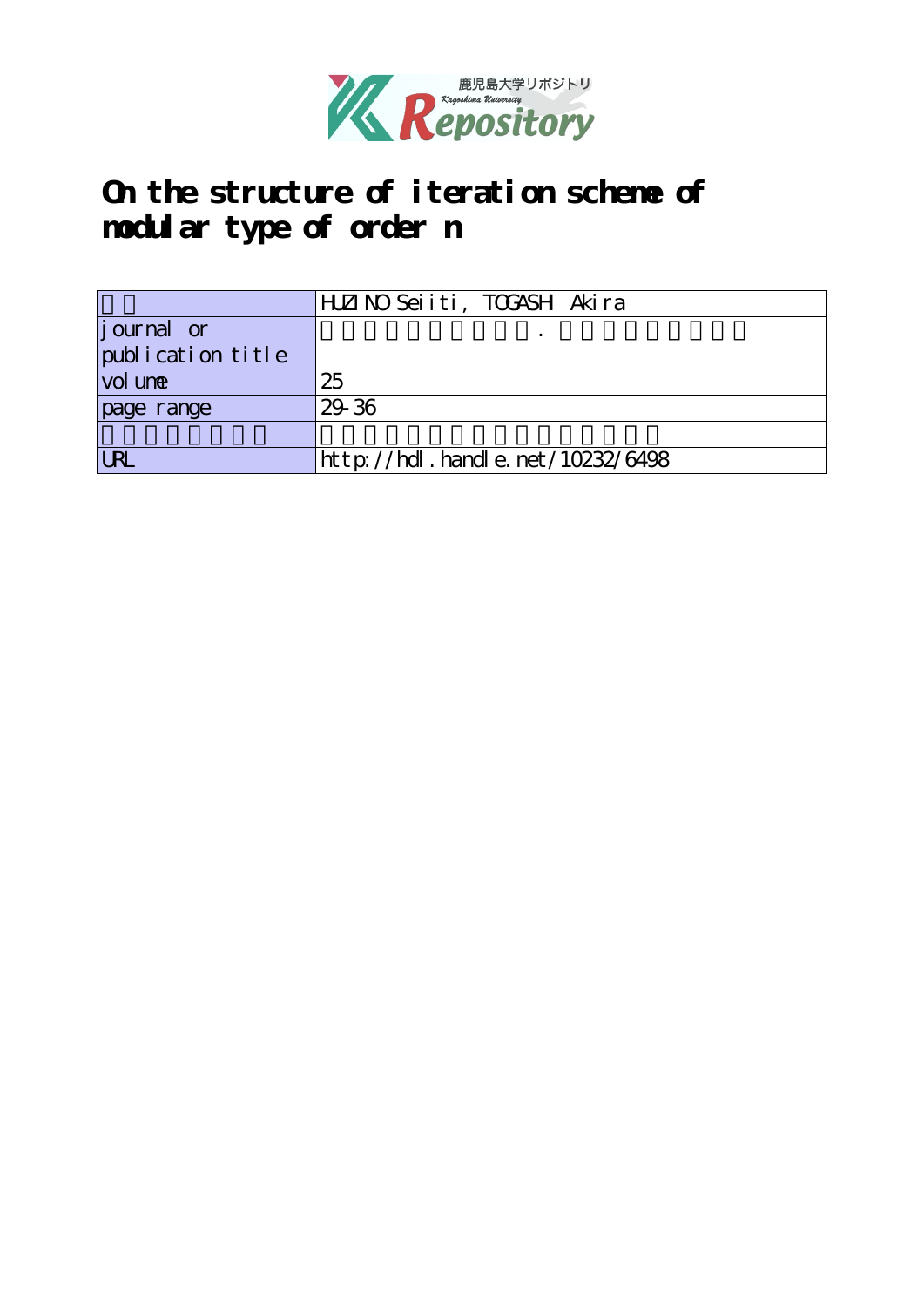# **On the structure of iteration scheme of modular type of order n**

|                   | HLZINO Seiiti, TOGASH Akira               |
|-------------------|-------------------------------------------|
| journal or        |                                           |
| publication title |                                           |
| vol une           | 25                                        |
| page range        | 29 36                                     |
|                   |                                           |
| <b>LRL</b>        | $http$ ://hdl. handle. net/10232/00010066 |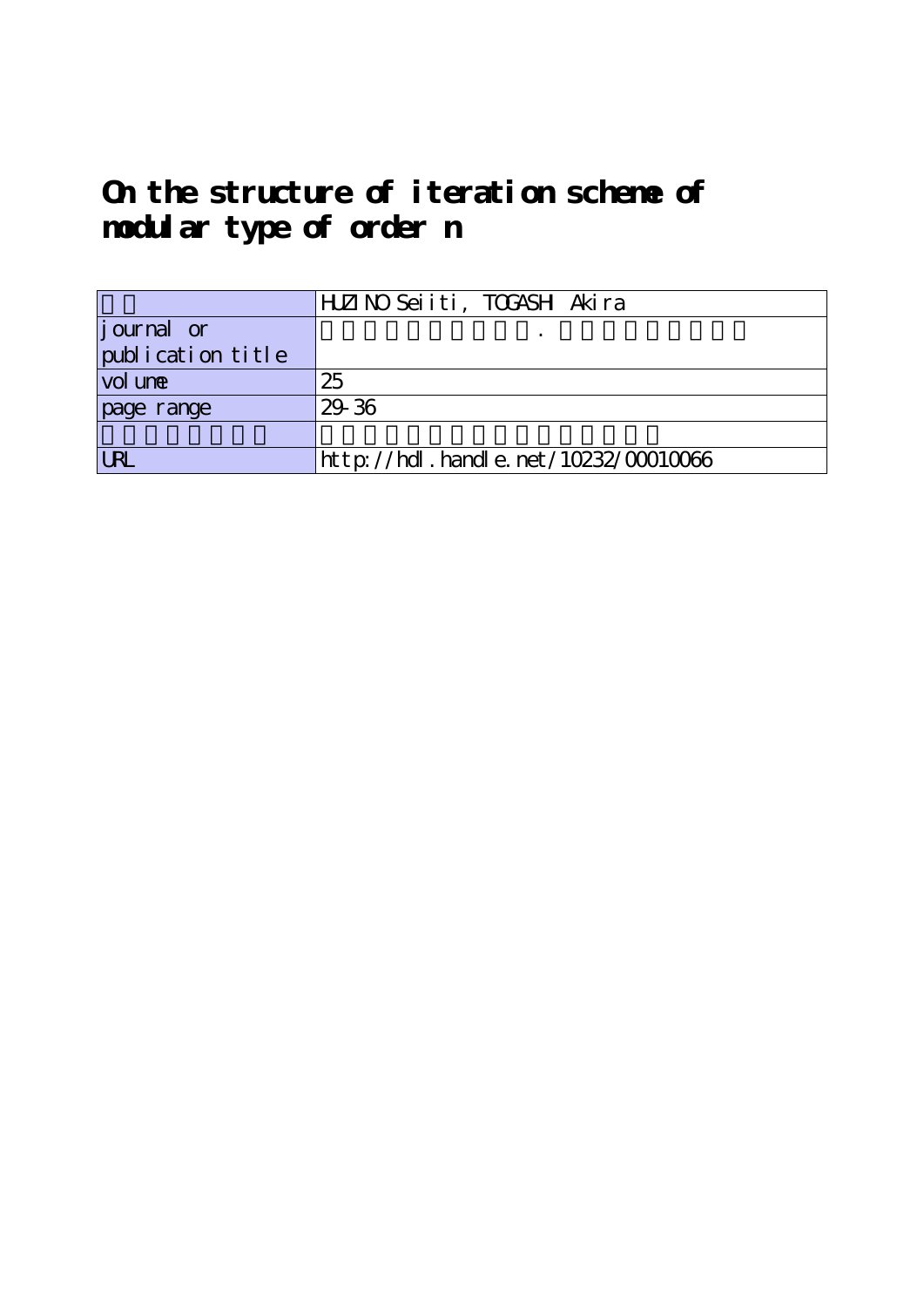Rep. Fac. Sci. Kagoshima Univ., (Math., Phys. & Chem.), No. 25, 29-36, 1992

### On the structure of iteration scheme of modular type of order  $n$

Akira TOGASHI<sup>1)</sup> and Seiiti HUZINO<sup>2)</sup>

(Received September 10, 1992)

#### Abstract

In this paper we shall clarify the structure of a discrete dynamical system, called by the name "iteration scheme of modular type" in [1] , see an isomorphism between an iteration scheme of modular type of order  $n$  and a product of some iteration scheme of modular type of different orders, which constitutes the prime number factorization of the number  $n$ , and show fundamental properties of the iteration schemes by example.

Key word : discrete dynamical system, finite graph, iteration process, limit cycle.

#### 1. Notations and Definitions.

Let X be a finite set, and f a mapping from X into itself. We call the system  $\leq X$ ,  $f$  an iteration scheme over X: starting with an  $x^0$  from X, we are interested in the sequence of successive iterations to  $f$  defined by

$$
x^{k+1} = f(x^k) \quad (k=0,1,2\cdots).
$$

The fundamental problem is to investigate the behavior of this sequence, given particular assumptions for  $f$ .

In [1] we assume that X is a finite set  $\mathbf{Z}_m = \{0,1,2\cdots,m-1\}$ , and f a function of the following form:

$$
f(x) = ax + b \mod m \ (a, b \in \mathbb{Z}_m)
$$

or X a finite set  $\mathbb{Z}_m^n$  and f a mapping from  $\mathbb{Z}_m^n$  into itself defined by

$$
f(x)=Ax+b \mod m,
$$

where A is an  $n \times n$  matrix with elements from  $\mathbf{Z}_m$  and b a vector with elements from  $\mathbf{Z}_m$ .

In this paper we assume that X is a set  $\mathbb{Z}_m = \{0,1,2\cdots,m-1\}$ , and f a polynomial with coefficients in  $\mathbf{Z}_m$ , computed by the operation of mod  $m$ , that is,

$$
f(x) = \sum_{i=0}^{n} a_i x^{n-i} \mod m \ (x \in \mathbb{Z}_m),
$$

<sup>1)</sup>Dept. of Mathematics, Kagoshima Univ. Japan

2)Fukuoka College, Tokai Univ. Japan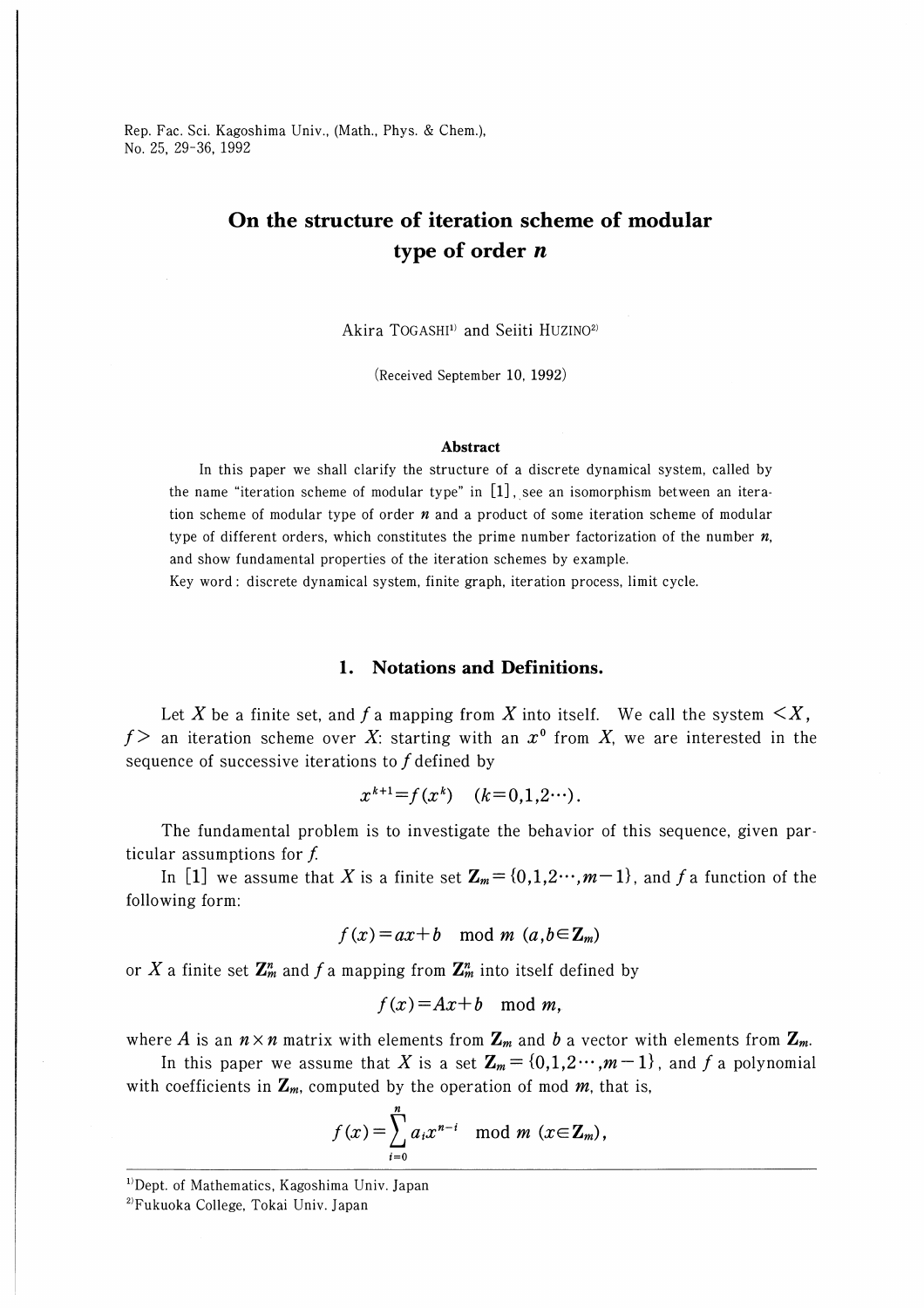where  $a_0, a_1, \dots, a_n$  are elements in  $\mathbf{Z}_m$ .

**Definition 1.1.** We call a system  $P_{n,m,n} = \langle X, f \rangle$  an iteration scheme of modular type of order *n* (scheme, for short), where *n* and *m* are natural numbers,  $\mathbf{a} = (a_0, a_1, a_2, a_3, a_4, a_5, a_6, a_7, a_8, a_9, a_1, a_2, a_3, a_4, a_5, a_6, a_7, a_8, a_9, a_1, a_2, a_3, a_4, a_5, a_6, a_7, a_8, a_9, a_1, a_2, a_3, a_4, a_$  $\cdots$ ,  $a_n$ ) is an  $(n+1)$  dimensional vector with elements in  $\mathbb{Z}_m$ , X is a set  $\mathbb{Z}_m = \{0,1,2\cdots,m\}$  $-1$ , and f is a polynomial of the following form:

$$
f(x) = \sum_{i=0}^{n} a_i x^{n-i} \mod m \ (x \in \mathbf{Z}_m),
$$

that is, the value  $f(x)$  is computed by mod *m* operations.

**Definition 1.2.** The iteration graph of the scheme  $P_{n,m,a} = \langle X, f \rangle$  is the graph consisting of vertices which are elements of X and the following arcs: for all  $x$  in X, an arc conects x to  $f(x)$ .

**Example 1.1.** Let us take a scheme  $P_{2,15,(1,0,11)} = \langle X, f \rangle$ , where

$$
X = \mathbb{Z}_{15} = \{0, 1, 2 \cdots, 14\}
$$
, and  $f(x) = x^2 + 11 \mod 15$  ( $x \in X$ )

The iteration graph of the scheme  $P_{2,15,(1,0,11)}$  is as follows:



The longest stable period of the scheme is 6, and scheme has no fixed points as seen in the iteration graph.

**Definition 1.3.** Let  $\langle X_1, f_1 \rangle$  and  $\langle X_2, f_2 \rangle$  be two iteration schemes. If there exists a bijection  $\varphi$  from  $X_1$  onto  $X_2$  such that the following diagram commutes, then the scheme  $\langle X_1, f_1 \rangle$  is called to be isomorphic to the scheme  $\langle X_2, f_2 \rangle$ :

$$
\begin{array}{ccc}\nX_1 & \xrightarrow{f_1} & X_1 \\
\varphi \downarrow & \bigcirc & \downarrow \varphi \\
X_2 & \xrightarrow{f_2} & X_2\n\end{array}
$$

30

that is,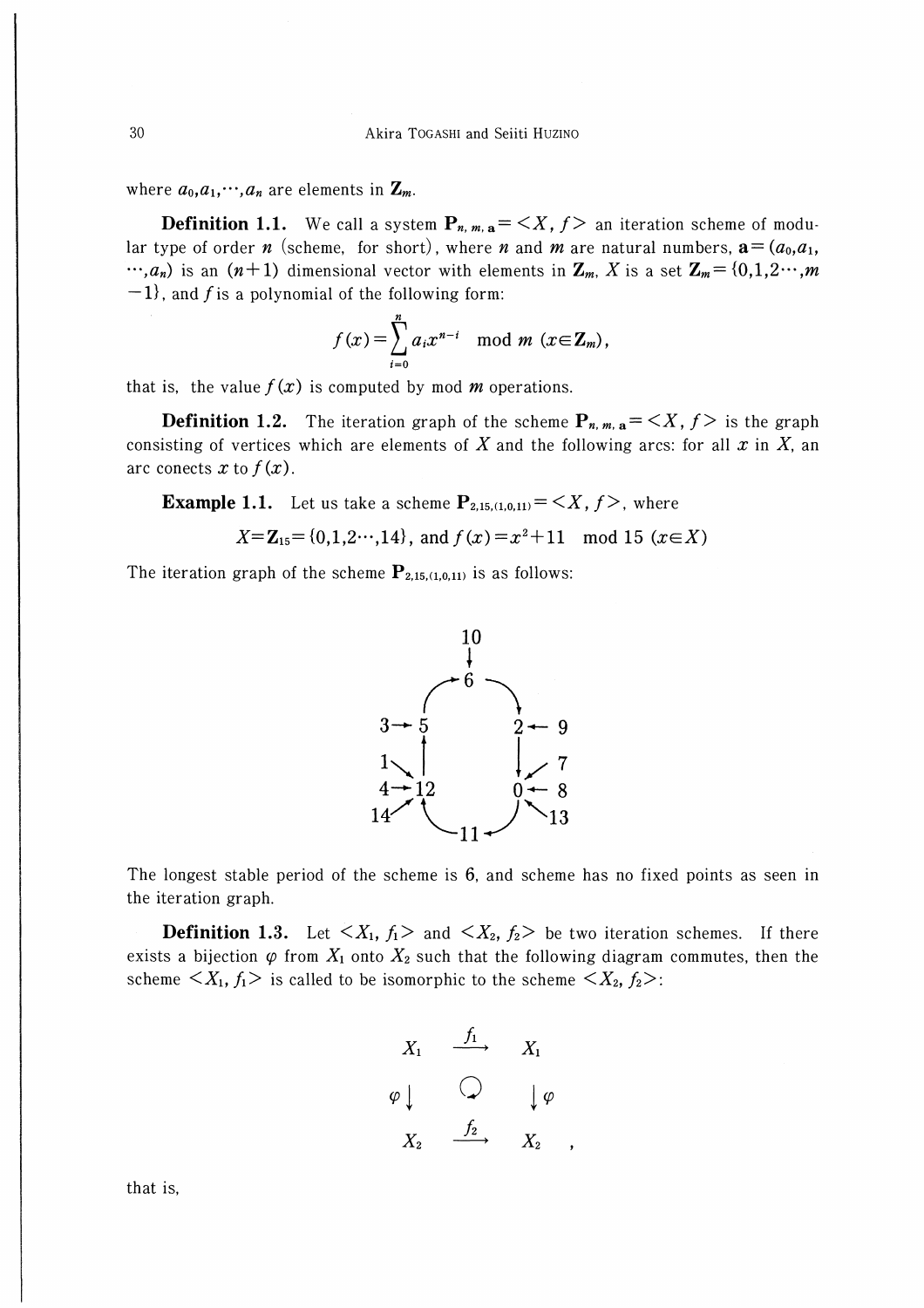On the structure of iteration scheme of modular type of order  $n$ 

$$
\varphi \cdot f_1 = f_2 \cdot \varphi.
$$

We write the above isomorphism as follows:

$$
\langle X_1, f_1 \rangle \cong \langle X_2, f_2 \rangle.
$$

### 2. Isomorphism of schemes.

Next we shall consider a product of two iteration schemes of modular type of order  $n_1$  and  $n_2$ .

**Definition 2.1.** Let  $P_{n_1, m_1, n_1} = \langle X_1, f_1 \rangle$  and  $P_{n_2, m_2, n_2} = \langle X_2, f_2 \rangle$  be two iteration schemes of modular type of order  $n_1$  and  $n_2$ , respectively, where  $n_1$ ,  $m_1$ ,  $n_2$  and  $m_2$ are natural numbers,

$$
\mathbf{a}_1=(a_0^{(1)}, a_1^{(1)}, \cdots, a_{n_1}^{(1)}),
$$

and

$$
\mathbf{a}_2\mathbf{=}\left(a_0^{(2)}, a_1^{(2)}, \cdots, a_{n_2}^{(2)}\right),
$$

two  $(n_1+1)$  and  $(n_2+1)$  dimensional vectors with elements in  $\mathbb{Z}_{m_1}$  and  $\mathbb{Z}_{m_2}$ , respectively,  $X_1 = \mathbf{Z}_{m_1}$ ,  $X_2 = \mathbf{Z}_{m_2}$  and

$$
f_1(x) = \sum_{i=0}^{n_1} a_i^{(1)} x^{n_1-i} \bmod m_1 \ (x \in \mathbb{Z}_{m_1}),
$$
  

$$
f_2(x) = \sum_{i=0}^{n_2} a_i^{(2)} x^{n_2-i} \bmod m_2 \ (x \in \mathbb{Z}_{m_2}).
$$

Then we call a scheme  $\langle X, f \rangle$  a product of two schemes  $P_{n_1, m_1, a_1}$  and  $P_{n_2, m_2, a_2}$ where

$$
X = X_1 \times X_2 \ \left(= \mathbf{Z}_{m_1} \times \mathbf{Z}_{m_2}\right)
$$

and

$$
f(x) := (f_1(x_1), f_2(x_2)) (x = (x_1, x_2) \in X).
$$

We shall write the product by

$$
\mathbf{P}_{n_1, m_1, \mathbf{a}_1} \times \mathbf{P}_{n_2, m_2, \mathbf{a}_2}.
$$

Notice that product of finite number of schemes is defined similarly. We get the following result:

**Theorem 2.1.** Let  $m_1$  and  $m_2$  be two relatively prime positive integers, and let m be the product:  $m=m_1\times m_2$ .

Given an iteration scheme of modular type of order n

$$
\mathbf{P}_{n,m,\,\mathbf{a}} = \langle X,\,f \rangle,
$$

where  $X = \mathbf{Z}_m$ ,  $\mathbf{a} = (a_0, a_1, \dots, a_n) \in X^{n+1}$  and

31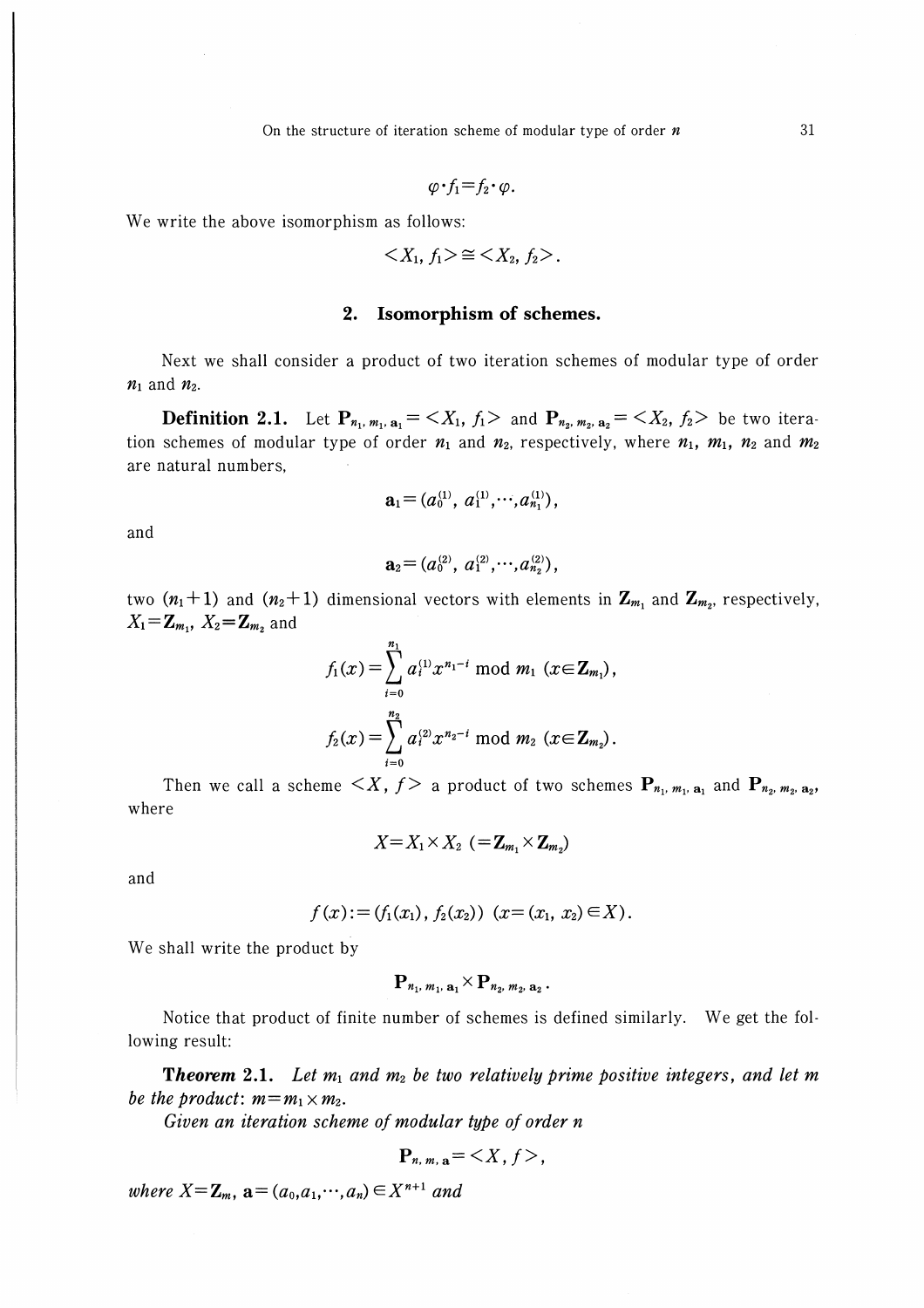$$
f(x) = \sum_{i=0}^{n} a_i x^{n-i} \mod m \ (x \in X),
$$

we construct two iteration schemes of modular type of same order n:

$$
\mathbf{P}_{n, m_1, \mathbf{a}_1} = \langle X_1, f_1 \rangle \ \ and \ \mathbf{P}_{n, m_2, \mathbf{a}_2} = \langle X_2, f_2 \rangle,
$$

where

$$
X_1 = \mathbf{Z}_{m_1}, X_2 = \mathbf{Z}_{m_2}
$$
  
\n
$$
\mathbf{a}_1 = (a_0^{(1)}, a_1^{(1)}, \cdots, a_n^{(1)}) \in X_1^{n+1},
$$
  
\n
$$
\mathbf{a}_2 = (a_0^{(2)}, a_1^{(2)}, \cdots, a_n^{(2)}) \in X_2^{n+1},
$$
  
\n
$$
a_0 \equiv a_0^{(1)} \pmod{m_1}, a_0 \equiv a_0^{(2)} \pmod{m_2},
$$
  
\n
$$
a_1 \equiv a_1^{(1)} \pmod{m_1}, a_1 \equiv a_1^{(2)} \pmod{m_2},
$$
  
\n
$$
\vdots
$$
  
\n
$$
a_n \equiv a_n^{(1)} \pmod{m_1}, a_n \equiv a_n^{(2)} \pmod{m_2},
$$

and

$$
f_1(x) = \sum_{i=0}^n a_i^{(1)} x^{n-i} \mod m_1 \ (x \in X_1),
$$
  

$$
\tilde{f}_2(x) = \sum_{i=0}^n a_i^{(2)} x^{n-i} \mod m_2 \ (x \in X_2),
$$

Then the scheme  $P_{n, m, a}$  is isomorphic to product  $P_{n, m_1, a_1} \times P_{n, m_2, a_2}$ , that is,

$$
\mathbf{P}_{n, m, \mathbf{a}} \cong \mathbf{P}_{n, m_1, \mathbf{a}_1} \times \mathbf{P}_{n, m_2, \mathbf{a}_2}.
$$

**Proof.** The product of the schemes  $P_{n, m_1, a_1}$  and  $P_{n, m_2, a_2}$  is the scheme

$$
\mathbf{P}_{n, m_1, \mathbf{a}_1} \times \mathbf{P}_{n, m_2, \mathbf{a}_2} = \langle X_1 \times X_2, g \rangle,
$$

where

$$
g(x_1, x_2) = (f_1(x_1), f_2(x_2)) (x_1 \in X_1, x_2 \in X_2).
$$

It is sufficient to prove the existence of bijection  $\varphi$  such that the following diagram commutes:

$$
\begin{array}{ccc}\nX & \xrightarrow{f} & X \\
\varphi \downarrow & & \searrow & \downarrow \varphi \\
X_1 \times X_2 & \xrightarrow{g} & X_1 \times X_2\n\end{array}
$$

For each  $x \in X$  there exist uniquely two integers  $x_1 \in X_1$  and  $x_2 \in X_2$  such that

$$
x \equiv x_1 \pmod{m_1}
$$

and

$$
x \equiv x_2 \pmod{m_2}.
$$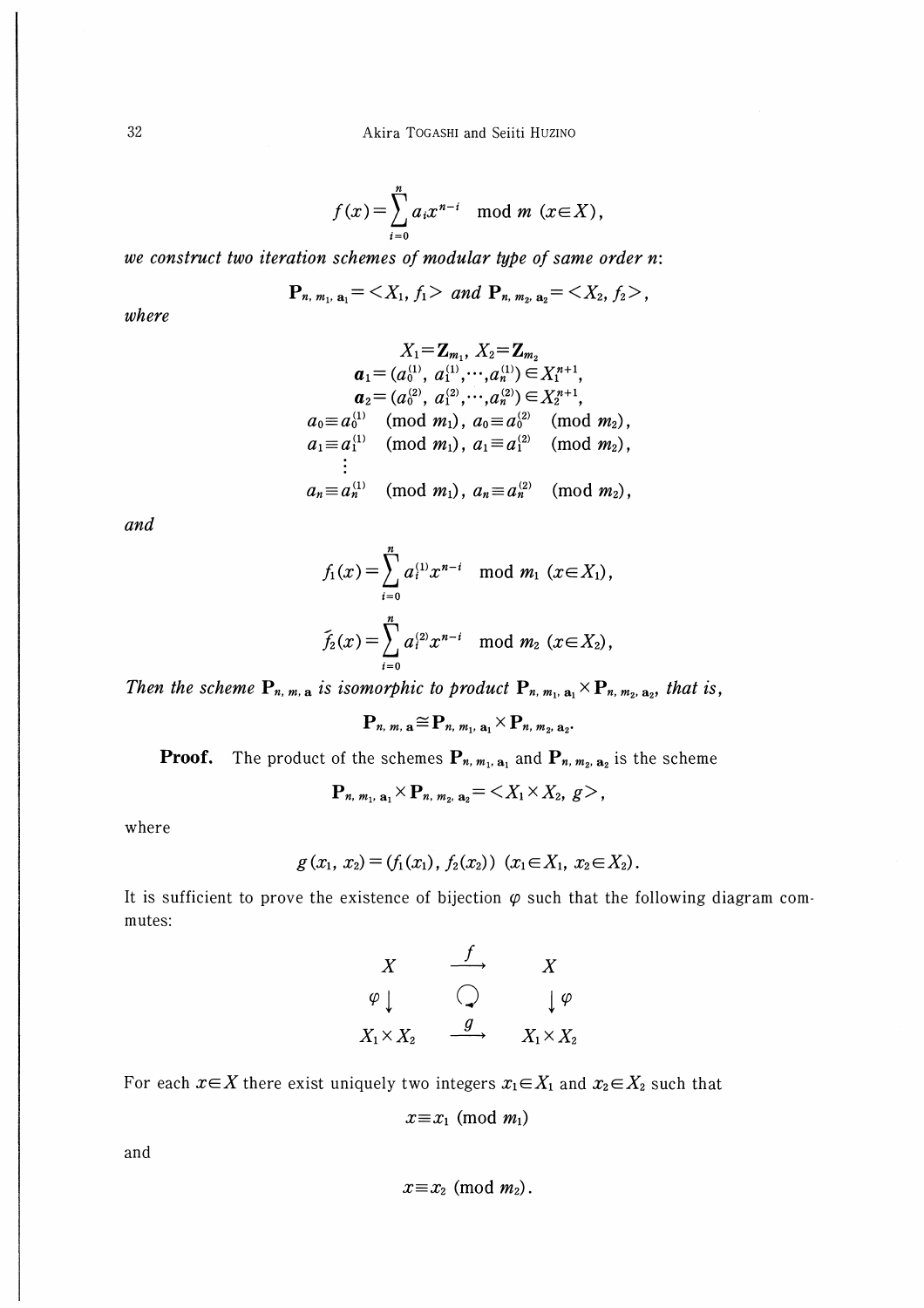Let  $\varphi$  be a mapping from X into  $X_1 \times X_2$  such that

$$
\varphi(x)=(x_1, x_2) \quad (x\in X).
$$

The mapping  $\varphi$  is a bijection from X onto  $X_1 \times X_2$ . It is sufficient to prove that the mapping  $\varphi$  is injective, since both sets X and  $X_1 \times X_2$  are finite sets, and

$$
\#\left(X\right)=\#\left(X_1\times X_2\right).
$$

Let us assume that  $\varphi(x)=\varphi(y)$   $(x, y\in X)$ . Letting  $\varphi(x)=(x_1, x_2)$  and  $\varphi(y)=(y_1, y_2)$ , we get the following relations:

$$
x_1 = y_1
$$
,  $x_2 = y_2$  and  
\n $x \equiv x_1 \pmod{m_1}$ ,  $x \equiv x_2 \pmod{m_2}$ ,  
\n $y \equiv y_1 \pmod{m_1}$ ,  $y \equiv y_2 \pmod{m_2}$ ,

Two integers  $m_1$  and  $m_2$  being relatively prime, and x and y belonging to X, we have  $x=y$  by Chinese remainder theorem ([2]). We shall show that the mapping  $\varphi$  is commutative, that is,  $\varphi \cdot f = g \cdot \varphi$ . For each x in X, we have

$$
g(\varphi(x)) = g(x_1, x_2) = (f_1(x_1), f_2(x_2)).
$$

and the state of the

Furthermore we have for each  $x \in X$ 

$$
x \equiv x_1 \pmod{m_1}
$$
 and  $x \equiv x_2 \pmod{m_2}$ 

So we get  $([3])$ 

$$
x^k \equiv x_1^k \pmod{m_1}
$$
 and  $x^k \equiv x_2^k \pmod{m_2}$ ,  $k = 2,3,4,\cdots$ .

And, from the relation  $a_i \equiv a_i^{(1)} \pmod{m_1}$ , and,  $a_i \equiv a_i^{(2)} \pmod{m_2}$   $(i=0,1,2,\dots,n)$ , we obtain

$$
\sum_{i=0}^{n} a_i x^{n-i} \equiv \sum_{i=0}^{n} a_i^{(1)} x_1^{n-i} \pmod{m_1}
$$

and

$$
\sum_{i=0}^{n} a_i x^{n-i} \equiv \sum_{i=0}^{n} a_i^{(2)} x_2^{n-i} \pmod{m_2}
$$

So we have

$$
f(x) \equiv f_1(x_1) \pmod{m_1}
$$

and

$$
f(x) \equiv f_2(x_2) \pmod{m_2}.
$$

The numbers  $f_1(x_1)$  and  $f_2(x_2)$  are uniquely determined in  $X_1$  and  $X_2$ , respectively. Hence we have

$$
\varphi(f(x)) = (f_1(x_1), f_2(x_2)) \quad (x \in X).
$$

The conclusion follows: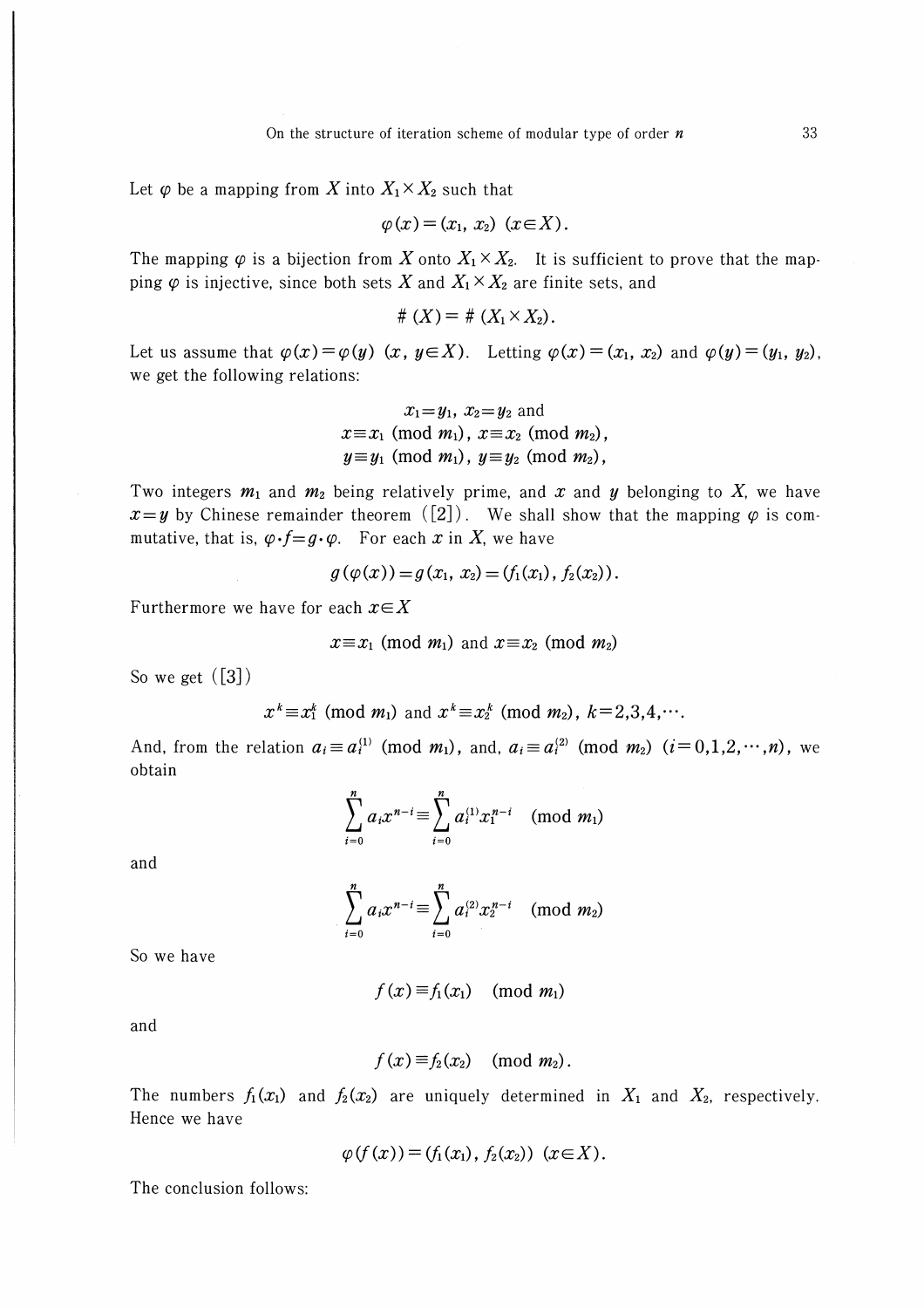Akira TOGASHI and Seiiti HUZINO

$$
g(\varphi(x)) = \varphi(f(x)) \quad (x \in X).
$$

The schemes  $P_{n, m, a}$  is, therefore, isomorphic to the product  $P_{n, m_1, a_1} \times P_{n, m_2, a_2}$ .

$$
\mathbf{P}_{n, m, \, \mathbf{a}} \cong \mathbf{P}_{n, m_1, \, \mathbf{a}_1} \times \mathbf{P}_{n, m_2, \, \mathbf{a}_2} \, .
$$

 $(Q. E. D.)$ 

Example 2.1.

 ${\bf P}_{2,15,(1,0,11)} \cong {\bf P}_{2,3,(1,0,2)} \times {\bf P}_{2,5,(1,0,1)}.$ 

Now  $m=15$ , so  $m_1=3$  and  $m_2=5$ ,

$$
\mathbf{P}_{2,3,(1,0,2)}:f_1(x) = x^2 + 2 \mod 3
$$



$$
\mathbf{P}_{2,5,(1,0,1)}:f_2(x) = x^2+1 \mod 5
$$



We have the following iteration graph of the product of schemes  $P_{2,3,(1,0,2)}$  and  $P_{2,5,(1,0,1)}$ 



This is isomorphic to the iteration graph of the scheme  $P_{2,15,(1,0,11)}$  (See Example 1.1).

#### 3. Main theorem.

We have the following theorem which seems to be important and fundamental to

34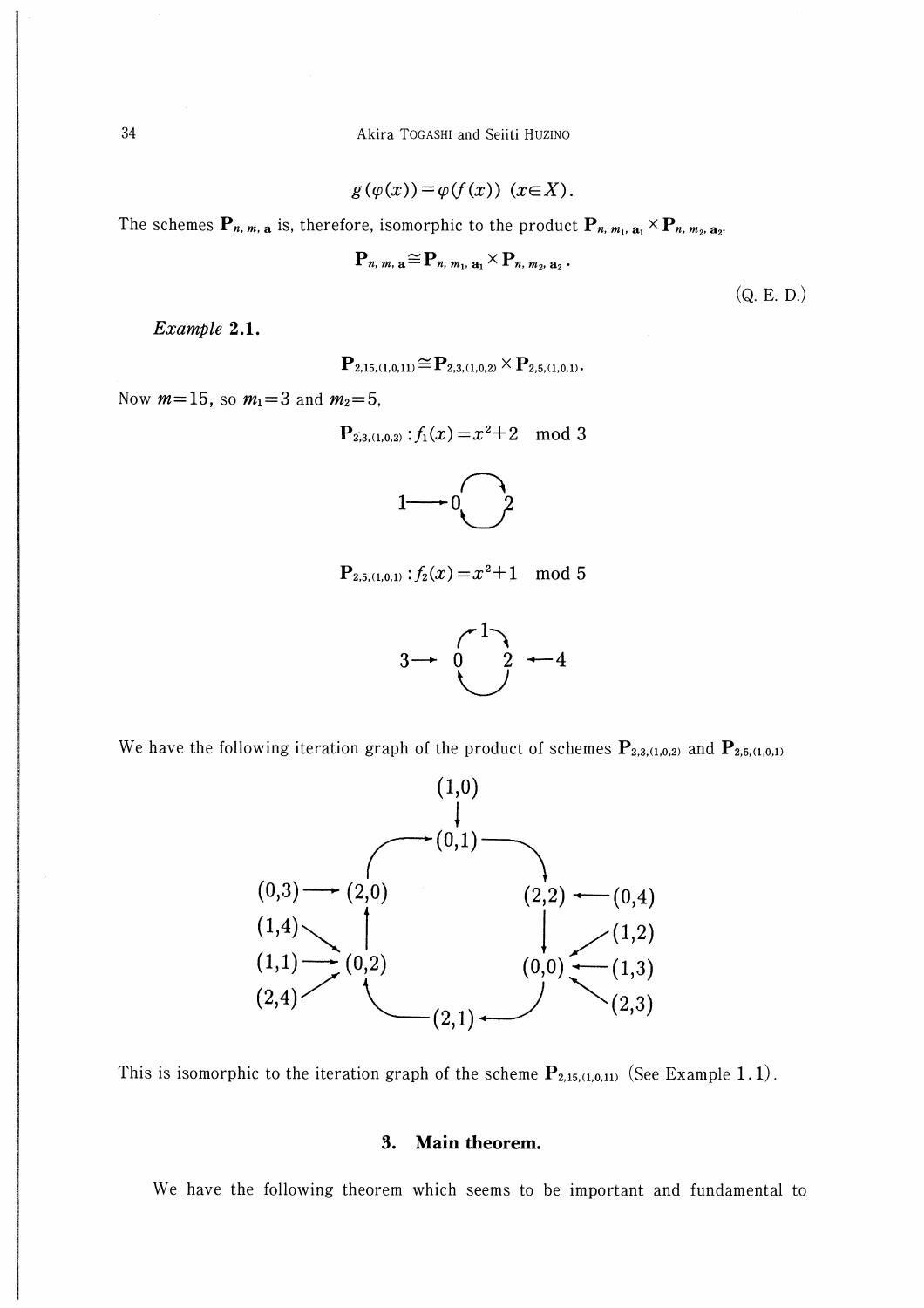analyse behaviors of schemes.

**Theorem 3.1.** If  $m$  is a positive integer of the form

$$
m=p_1^{l_1}p_2^{l_2}\cdots p_k^{l_k},
$$

where  $\{p_i\}$  are prime numbers such that  $p_1 < p_2 \cdots < p_k$  and  $l_i$  are positive integers  $(i=1,2,\dots,k; k>1)$ , then an iteration scheme  $P_{n,m,n} = \langle X, f \rangle$  of modular type of order n defined by

$$
f(x) = \sum_{i=0}^{n} a_i x^{n-i} \mod m \ (x \in X),
$$

where  $X = \mathbb{Z}_m$ , and  $\mathbf{a} = (a_0, a_1, \dots, a_n)$  in  $X^{n+1}$ , is isomorphic to the product of iteration schemes  $\mathbf{P}_{n,m_i,\mathbf{a}_i} = \langle X_i, f_i \rangle$  defined by

$$
f_j(x) = \sum_{i=0}^n a_i^{(j)} x^{n-i} \mod m_j \ (x \in X_j),
$$

where  $m_j = p_j^{l_j}$ ,  $X_j = \mathbf{Z}_{m_i}$  and  $\mathbf{a}_j = (a_0^{(j)} a_1^{(j)}, \dots, a_n^{(j)})$  is in  $X_j^{n+1}$  satisfying the relations

$$
a_i \equiv a_i^{(j)}
$$
 (mod  $m_j$ )  $(i=0,1,2,\dots,n; j=1,2\cdots k)$ ,

that is.

$$
\mathbf{P}_{n, m, \, \mathbf{a}} \cong \prod_{j=1}^k \mathbf{P}_{n, m_j, \, \mathbf{a}_j}
$$

**Proof** The product  $\prod_{j=1}^k P_{n, m_j, a_j}$  is a system  $\langle Y, g \rangle$ , where  $Y = \prod_{j=1}^k X_j$  and g is a mapping from Y into itself such that for each  $y = (x_1, x_2, \dots, x_k) \in Y$ ,

$$
g(y) = (f_1(x_1), f_2(x_2), \cdots, f_k(x_k)) \in Y.
$$

It is sufficient to prove that there exists a bijection  $\varphi$  from X onto Y such that the following diagram commutes:

$$
\begin{array}{ccc}\nX & \xrightarrow{f} & X \\
\varphi \downarrow & \bigodot & \downarrow \varphi \\
Y & \xrightarrow{g} & Y\n\end{array}
$$

that is,  $g \cdot \varphi = \varphi \cdot f$ . For each x in X there exists uniquely a vector  $(x_1, x_2, \dots, x_k)$  in Y such that

$$
x \equiv x_j \pmod{m_j} \quad (j=1,2,\dots,k).
$$

Let us define a mapping  $\varphi$  such that for each  $x \in X$ 

$$
\varphi(x)=(x_1, x_2,\cdots,x_k)\ \ (\in Y).
$$

The mapping  $\varphi$  is an injection as easily shown by the Chinese remainder theorem, so is also surjective, thus, the mapping  $\varphi$  is bijective. And the mapping  $\varphi$  is commutative, since for each  $x \in X$